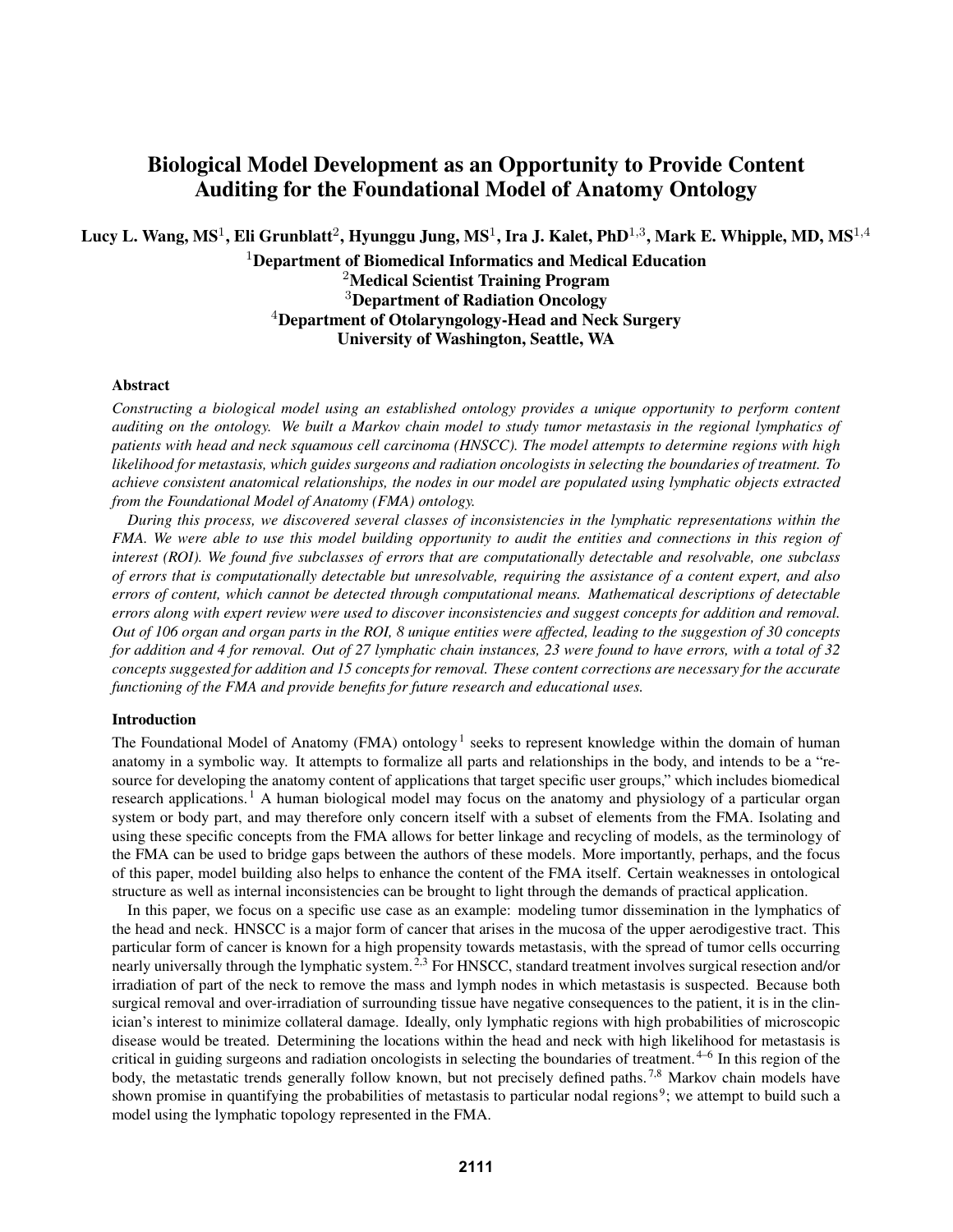The anatomical underpinning of the model is retrieved from the FMA ontology. This allows us to establish consistency between our model and existing knowledge about lymphatic anatomy. Nodes in our Markov chain model are populated using terms and relationships derived from the relevant portions of the FMA. In most cases, the ontology provides a sufficient representation of the regional lymphatics. However, we were able to determine several areas of insufficiencies. These include failures to distinguish between instances and superclasses of lymphatic objects, missing concepts, and to a much lesser degree, incorrect concepts or connections. For many of these issues, we were able to fill in the gaps of knowledge using existing information in the FMA (i.e. by relocating mis-located information, or inferring information from existing relationships). In other cases, we contended with issues in the fundamental organization of the FMA, and a more significant discourse was necessary.

Our strategies for error detection and correction can be used to improve other parts of the FMA ontology. Some of our methods are outlined below; it is our hope that these techniques can be used to assess other parts of the FMA and bring about changes which will ultimately improve its logical underpinnings, consistency and usefulness.

## Methods

We evaluate errors in the FMA ontology that can be categorized into the following classes: (1) computationally detectable and resolvable, (2) computationally detectable and unresolvable, or (3) undetectable. All errors can be addressed through the addition or removal of select concepts. Errors of class 1 and 2 can be described in logical terms and algorithmically discovered. Of these, fixes for class 1 errors can be constructed from pre-existing information in the FMA ontology. Fixes for class 2 errors cannot be automatically generated, and these errors must be addressed by content experts. Lastly, errors of class 3 can neither be detected nor fixed using computational methods. These are errors of content, where the ontology disagrees with established literature. These errors can currently only be detected through systematic validation by an anatomical expert. In the construction of our model, we were able to discover and determine fixes for all three classes of errors described above. Computational methods for automatic error detection were attempted in all cases. Once all possible detectable errors were found and fixed, an anatomical expert assessed and completed the auditing of the edited ontology.

We begin by describing the role of the FMA in the construction of our Markov chain model. Our ROI includes parts of the head and neck which constitute the mucosa of the upper aerodigestive tract, the lymphatic objects that drain these parts, and their lymphatic connections to venous circulation. We follow by describing the classes of errors that we found in this region, and how we infer concepts for addition and removal for each error class.

All anatomical parts, their names and properties were retrieved from the latest release of the FMA in the Web Ontology Language (OWL), version 3.2.1 (University of Washington Structural Informatics Group (UW-SIG)). <sup>10</sup> SPARQL (SPARQL Protocol and RDF Query Language) queries were written and stored in the Query Integrator (UW-SIG) <sup>11</sup> and accessed through an interface written in Clozure Common Lisp version 1.7 (Clozure Associates, Brookline, MA). All graphs of the lymphatic network were generated using Graphviz version 2.36 (AT&T Labs, Austin, TX).

#### Using the FMA to construct our model

The process of cancer metastasis can be represented using Markov chains, a type of memoryless stochastic model useful for describing the probability of events based on previous known states. For our Markov chain model of metastasis, each node captures both the anatomical location and the severity of disease. In cases of HNSCC, metastasis occurs along known lymphatic drainage paths. We can therefore model locations as lymphatic concepts from the FMA and severity using the cancer T-stage grading system. <sup>12</sup>

Lymphatic flow can be modeled as a unidirectional process. The lymph fluid is assumed to flow only in the direction of the two great lymphatic vessels: the thoracic duct and the right lymphatic duct, before entering venous circulation. At any point in time, all nodes downstream of the primary tumor site have some probability of hosting metastatic disease. Our model therefore must consist of all lymphatic structures reachable by a particular primary tumor. Because there are known connections between identifiable lymphatic regions, we can construct a partial map of lymphatic drainage in the head and neck. We do this by extracting the relevant anatomical concepts and connections from the FMA.

The lymphatic network in the FMA is organized under the terms *trees*, *trunks*, *branches*, *tributaries*, *chains* and *nodes*. The right and left lymphatic trees are considered organs, and the subbranches and subtrees that form them are considered organ regional parts. Within these lymphatic trees, the trunk identifies the main stem of the tree. Further bifurcation of the stem yields branches and tributaries. These further consist of chains, whose members are nodes.<sup>13</sup> Although this mode of organization may not be analogous to all accepted conceptualizations of the lymphatic system,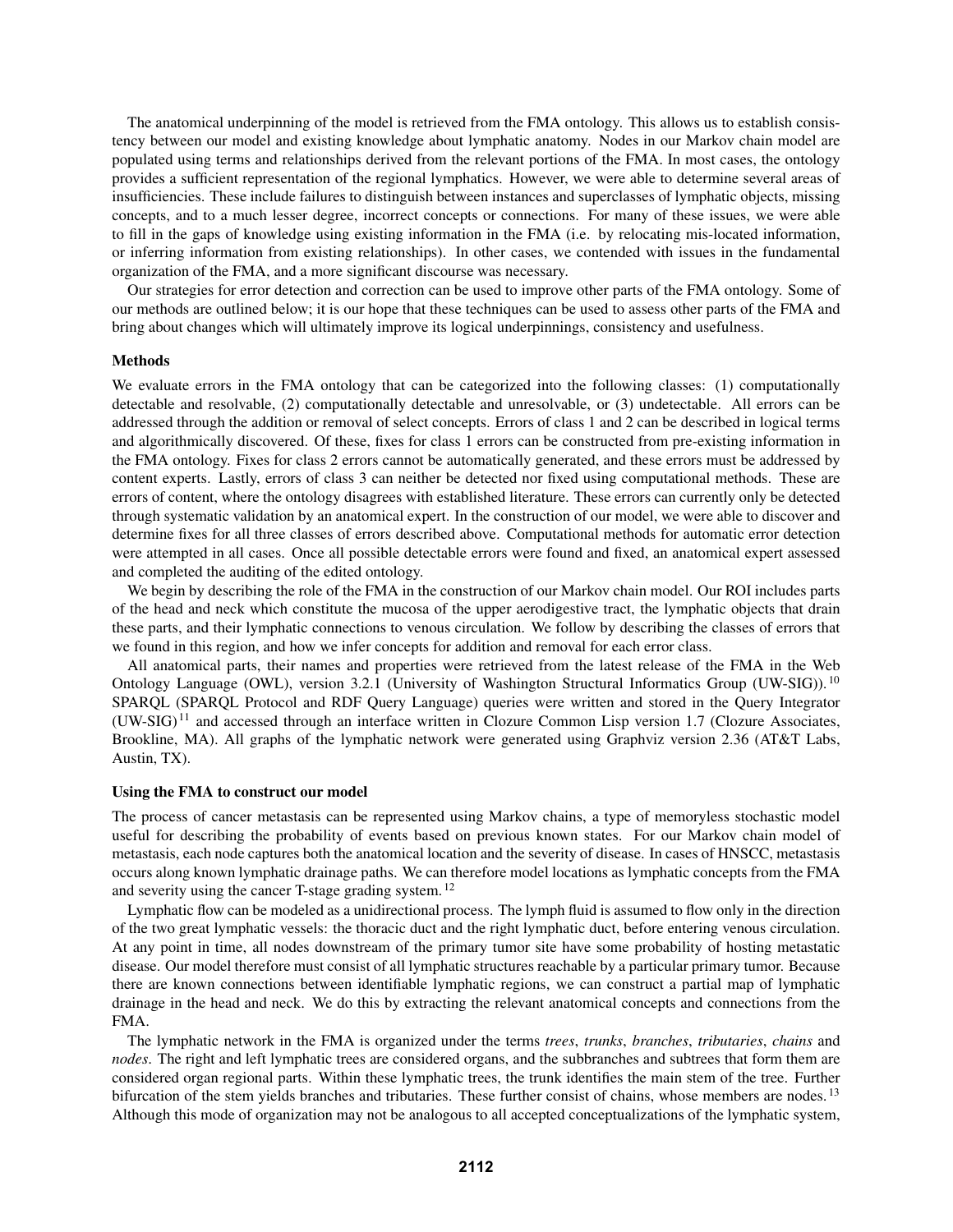

Figure 1. Values under the *lymphatic drainage* property of the FMA object *Soft palate* are queried and used to generate a full map of lymphatic flow downstream from the origin site. All unlabeled arrows between lymphatic objects represent the *efferent to* relationship.

it does provide an appropriate number of subdivisions which can be used in modeling. The states in our Markov chain model refer to lymphatic chains, the smallest subdivision that is well-represented in the FMA. For the purposes of this article, specific entities and relationships from the FMA will be referred to in italics, with underscores in place of spaces.

Each tumor has an identifiable origin site, which corresponds to an entity in the FMA (e.g. *Tongue*, *Soft palate*, *Floor of mouth* etc). Organ entities have a property *lymphatic drainage* whose values are the lymphatic objects that drains the site. A SPARQL query can be written to extract this information, returning all lymphatic objects which directly drain an organ or organ part. For example, if a tumor is located in the tongue, we expect a query to retrieve the lymphatic objects {*Right jugulodigastric lymphatic chain, Left jugulodigastric lymphatic chain, Submental lymphatic chain, Basal lingual lymphatic tree, Central lingual lymphatic tree, Right marginal lingual lymphatic tree, Left marginal lingual lymphatic tree*}. The number of results can then be reduced by increasing the detail of the query, i.e., by querying on a regional part of the tongue, such as the *Apex of tongue* or *Body of tongue*. The FMA should be able to accommodate the most specific and anatomically relevant organ part, and return only those results appropriate for that entity. As you will see shortly, the annotation on the tongue is incomplete, and some modifications must be made to achieve these expected results.

Once we determine the direct lymphatic drainage of the tumor origin, we set out to define all possible paths of drainage. The FMA defines a relationship *efferent to* for all lymphatic objects. This property points to lymphatic chains which are downstream of the chain of interest, i.e., closer to the great lymphatic vessels. Chains with multiple values under this property represent branching points in the lymphatic network. A full drainage map can be constructed by querying recursively over all efferent lymphatic chains until each one terminates in one of the two great lymphatic vessels. By combining the lymphatic objects at the tumor origin and the chains defined by the *efferent to* relationship, we form a map defining all possible routes of metastasis for a particular tumor through the lymphatic network. The lymphatic objects in the final map can then be used to define nodes in the Markov chain model. Figure 1 shows the lymphatic drainage map constructed using entity *Soft palate* as the seed tumor origin.

#### Inconsistencies identified in the FMA representation of the lymphatics

The FMA provided in large part a description of the lymphatic network which was accurate and detailed enough for our needs, such as the output presented in Figure 1. However, in many cases, the methods described above did not generate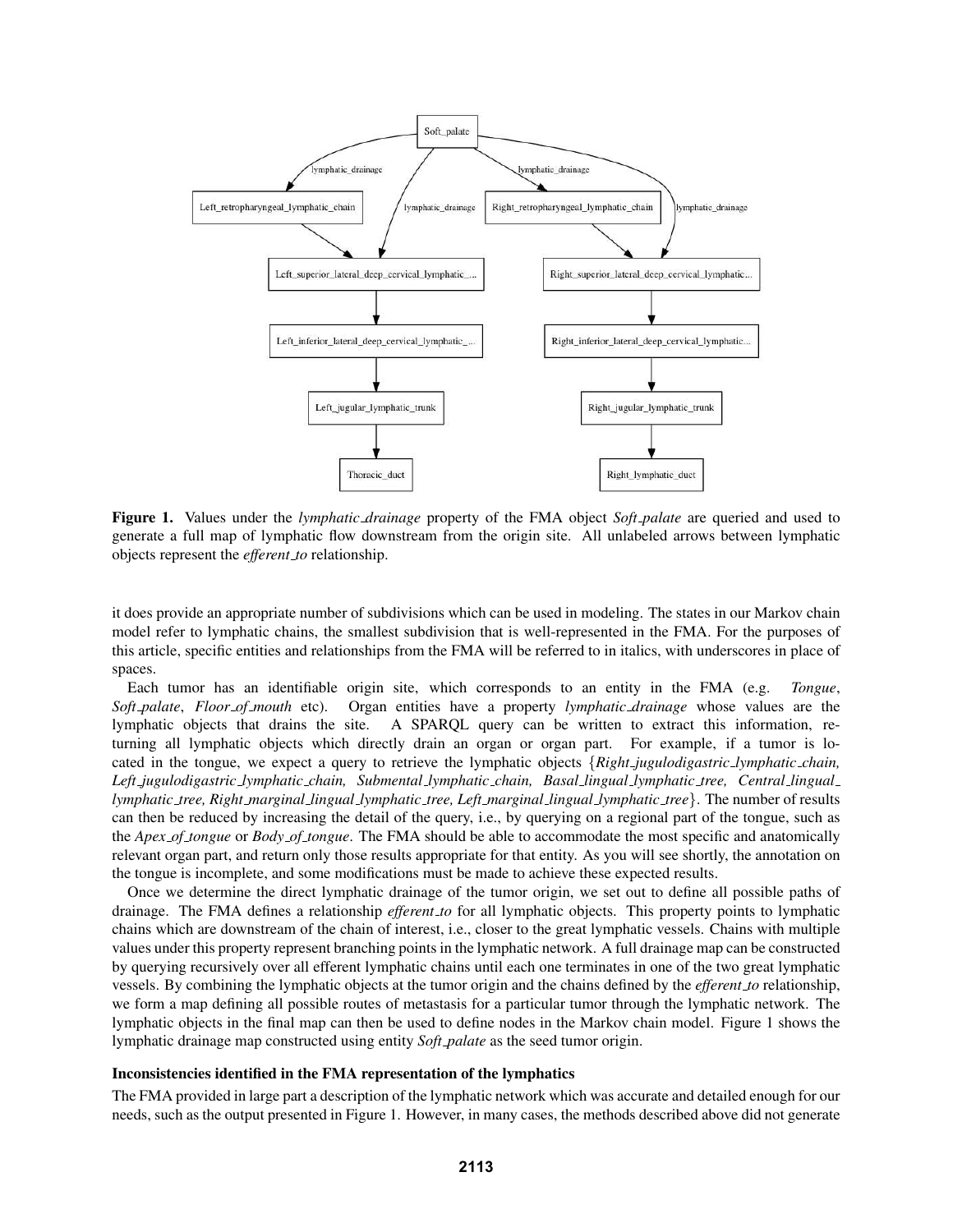drainage paths which correctly represented lymphatic anatomy. Inconsistencies arose in the connections between lymphatic chains, as well as in the definition of the *lymphatic drainage* property. Five subclasses of class 1 (detectable and resolvable) errors were discovered: (1a) organs whose direct lymphatic drainage incompletely represents the drainage of their regional parts, (1b) organs with lymphatic drainage by lymphatic chain superclasses, (1c) lymphatic objects with efferent connections to inappropriate objects, i.e., superclass objects, (1d) connections between lymphatic chain superclasses, and (1e) erroneous connections between objects in the left and right side lymphatic trees. One subclass of class 2 (detectable and unresolvable) errors was discovered, (2a) lymphatic objects with no efferent connections. Class 3 (undetectable) errors were also found through anatomical expert review following the detection and correction of the previous error subclasses.

We use the following notation to indicate specific types of objects in the ROI. Allow  $A$  to be the set of all lymphatic objects in the ROI. A consists of  $S$ , the set of superclass lymphatic chains,  $C$ , the set of instances of superclass lymphatic chains, and G, the set of great lymphatic vessels, defined as {*Thoracic duct*, *Right lymphatic duct*}. S, C and G are mutually disjoint, and  $S \cup C \cup G = A$ . The FMA consists of structural entities, material objects in the body, i.e. left/right lung, and abstract entities, i.e. lung. The members of  $S$  are abstract entities, whose members' instances C refer to structural entities in the body. Consequently, each member  $s_i$  in S has two instances representing bilaterally placed chains,  $s_{iR}$  and  $s_{iL}$ , the right and left side chains respectively, both of which are members of C.

C then consists of L, the set of lymphatic chains in the left side body,  $R$ , the set of lymphatic chains in the right side body, and  $M$ , the set of lymphatic chain instances that are located medially.  $L$ ,  $R$ , and  $M$  are also mutually disjoint and  $L \cup R \cup M = C$ . For any lymphatic object  $c_i$  in C, allow  $F(c_i)$  to represent the set of all lymphatic objects with a one-step *efferent\_to* relationship to  $c_i$ .

Any organ or organ part N consists of recursive regional parts  $P = \{p_1, p_2, ..., p_n\}$ . Each regional part  $p_i$  in P is drained by some set of lymphatic objects  $Q_i = \{q_{i1}, q_{i2}, ..., q_{im}\}\$ . N also has lymphatic drainage objects  $D = \{d_1, d_2, ..., d_k\}$ , acquired from querying on the *lymphatic\_drainage* property of N.

Error constraints are expressed using set theoretic notation in Table 1 for clarity and portability. These are the foundations of queries ultimately used to extract inconsistencies from the FMA. All errors are described in greater detail below.

| Error subclass | For any | Constraint                                                                                                                             |  |  |  |  |
|----------------|---------|----------------------------------------------------------------------------------------------------------------------------------------|--|--|--|--|
| 1a             | N       | $\bigcup Q_i \subseteq D, I = \{1, 2, , n\}$<br>$i \in I$                                                                              |  |  |  |  |
| 1b             | $p_i$   | $Q_i \cap S = \varnothing$                                                                                                             |  |  |  |  |
| 1c             | $c_i$   | $F(c_i) \subset ((G \cup C) \cap \{c_i\}^c)$                                                                                           |  |  |  |  |
| 1d             | $S_i$   | $F(s_i) = \varnothing$                                                                                                                 |  |  |  |  |
| 1e             |         | $r_i, l_i, \text{or } m_i$ $F(l_i) \subset L \cup M \cup G;$ $F(r_i) \subset R \cup M \cup G;$ $F(m_i) \subset L \cup R \cup M \cup G$ |  |  |  |  |
| 2a             | $c_i$   | $F(c_i) \neq \emptyset$                                                                                                                |  |  |  |  |

Table 1. Descriptions of all error class constraints using set theoretic notation

Subclass 1a An organ is necessarily drained by all the lymphatic objects which drain the organ's regional parts. Conversely, however, the lymphatic objects that drain all of an organ's regional parts may not represent all of the chains that drain the whole organ. For example, a query on the entity *Tongue* returns the lymphatic drainage object {*Jugulodigastric lymphatic chain*}, yet a query on all of the tongue's regional parts returns {*Basal lingual lymphatic tree*, *Marginal lingual lymphatic tree*, *Central lingual lymphatic tree*}. The first is not a superset of the second, violating the constraint given above.

Subclass 1b No organ or organ part should be drained by superclass lymphatic objects. The entity *Tongue* is drained by the *Jugulodigastric lymphatic chain*, a superclass object, which violates this constraint.

Subclass 1c No lymphatic object should have efferent connections to inappropriate objects such as superclass lymphatic chains. For any lymphatic object  $c_i$  in C,  $F(c_i)$  must contain only appropriate objects such as members of C or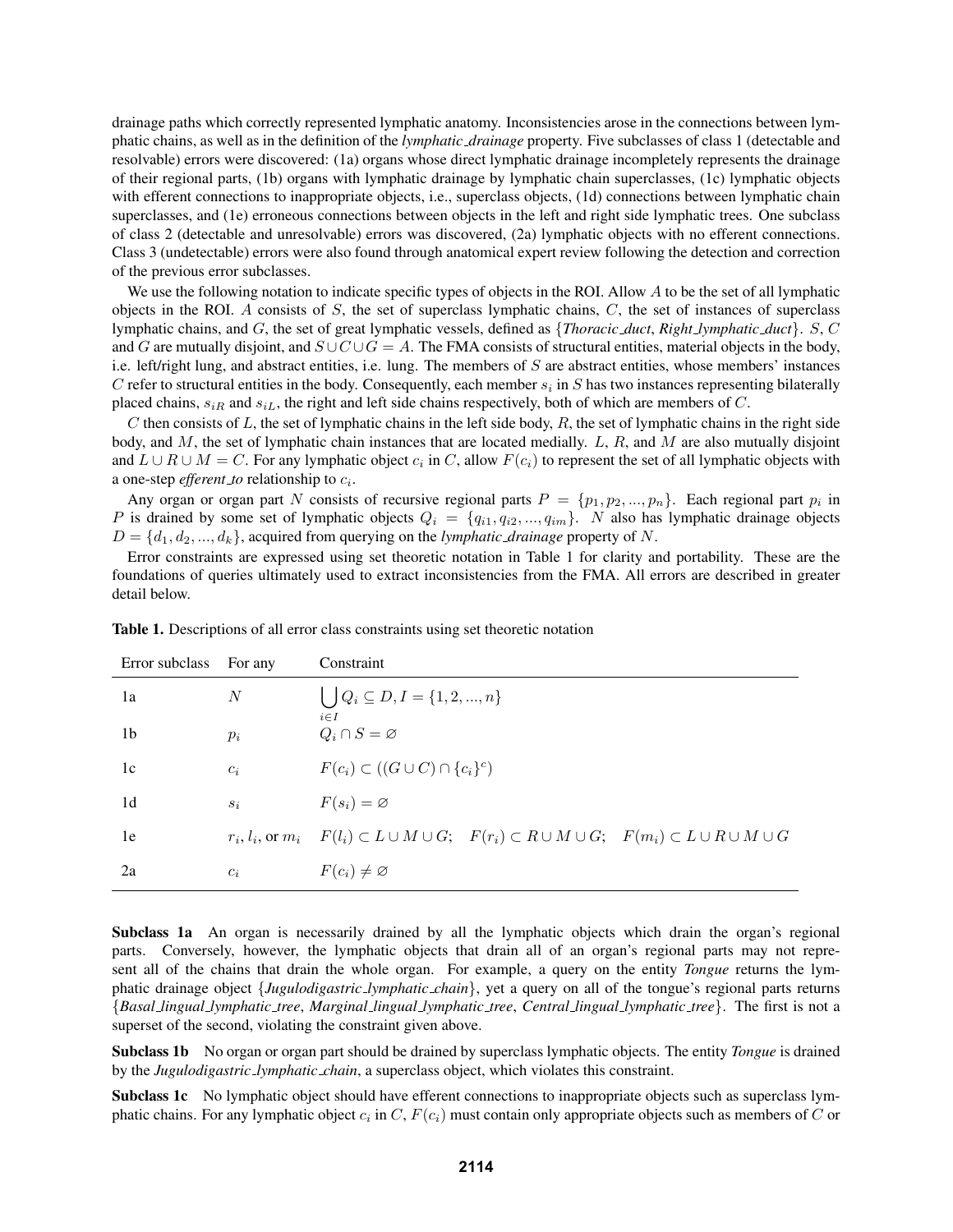G, and must also not contain  $c_i$ . An example violation is the *Submental <i>lymphatic chain*, a medial lymphatic chain, which is efferently connected to the *Submandibular <u>Jymphatic</u> chain*, a superclass object.

Subclass 1d Superclass chains should not have *efferent to* relationships to other objects. The FMA is inconsistent with this distinction and some superclasses are connected erroneously. As an example, the *Superior lateral deep cervical lymphatic chain* has an efferent connection to the *Inferior lateral deep cervical lymphatic chain*. Both of these objects are superclass lymphatics, and the connection is erroneous.

Subclass 1e As above, the right and left sides of this ROI are drained by distinct lymphatic trees. Right side lymphatic chains connect to other right side chains and similarly for the left side. The starting lymphatic object *Left subscapular axillary lymphatic chain*, for example, has efferent chains {*Right central axillary lymphatic chain*, *Right apical axillary lymphatic chain*}. The starting object is a member of L, yet both of its efferent objects are members of R, violating our constraint. This example is outside of out ROI, and although no subclass 1e errors were detected within the scope of this paper, we felt it important to include the class definition here for future use.

Subclass 2a All lymphatic objects must have efferent relationships to other lymphatic objects. Examples of lymphatic objects in the FMA with no efferent objects are the left and right submandibular lymphatic chains. Querying the *efferent to* property of either returns the empty set. Although we were able to detect these errors, we could not infer corrections from existing concepts in the ontology.

Class 3 Type 3 errors involve incorrect information in the FMA ontology. Certain efferent connections between lymphatic objects may not agree with the prevailing literature. 14–19 These content errors must be identified and corrected through expert review.

## Using existing information in the FMA to correct inconsistencies

Many of these inconsistencies can be corrected systematically. Subclass 1a errors in which an organ is not correctly labeled with a superset of the lymphatic drainage objects of all of its regional parts can be addressed by adding the missing relationships to the FMA. For each organ in the ROI, we construct two queries: one to find the lymphatics that drain the organ directly, D, and one to find the union of lymphatics which drain all of the organ's recursive regional parts,  $\bigcup_{i\in I}Q_i, I=\{1,2,...,n\},$  which we refer to as  $Q$ . If the result of the first query is not a superset of the result of the second query, the lymphatic objects in Q \ D should be added as *lymphatic drainage* objects of the organ. This process is then applied to all organ parts and parts of parts to achieve complete annotation.

For subclass 1b errors, we detect all organ or organ parts which are drained by superclass lymphatic objects. For each organ, we use the same query results for Q given above. Members of set  $Q \cap S$  should be removed as the *lymphatic drainage* for the organ. Additionally, for each inappropriate drainage relationship, two new efferent concepts can be inferred. Lymphatic drainage relationships can be inferred between the organ and the left and right side instances of the inappropriately connected superclass object.

Likewise, subclass 1c errors can be detected by querying for efferent connections between lymphatic instances and superclass objects. For each lymphatic object  $c_i$ , concepts in the set difference  $F(c_i) \setminus (G \cup C) \cap \{c_i\}^c$  are marked for removal as *efferent\_to* values of  $c_i$ .

We can also use the inappropriate connections in this case to infer correct but missing connections. The entity *Central lingual lymphatic tree* for example, is a medial lymphatic chain (member of M). Querying on its *efferent to* relationship returns {*Superior lateral deep cervical lymphatic chain*, *Submandibular lymphatic chain*}, both of which are superclass lymphatics (members of S). Although this violates the constraint for subclass 1c errors, the intention of these connections may still be correct. If so, we extrapolate that *Central lingual lymphatic tree* does in fact connect to both of these efferent chains, but to the right and left instances rather than the superclasses. We can then infer the addition of four efferent connections to: {*Right superior lateral deep cervical lymphatic chain*, *Left superior lateral deep cervical lymphatic chain*, *Right submandibular lymphatic chain*, *Left submandibular lymphatic chain*}.

Subclass 1d errors can be identified and extraneous connections between lymphatic chain superclasses removed. In cases where the left and right side connections do not exist, the erroneous superclass connection can be used to infer them. After verifying the existence of appropriate connections between the right and left instances and their respective efferent objects, the connections between the superclass lymphatic objects are marked for removal.

Subclass 1e errors can be corrected by changing inappropriate efferent connections to point to the ipsilateral lymphatic chain instance. We identify all lymphatic objects that connect efferently to lymphatic objects on the contralateral side. These connections are marked for deletion. If the connection to the analogous ipsilateral lymph chain does not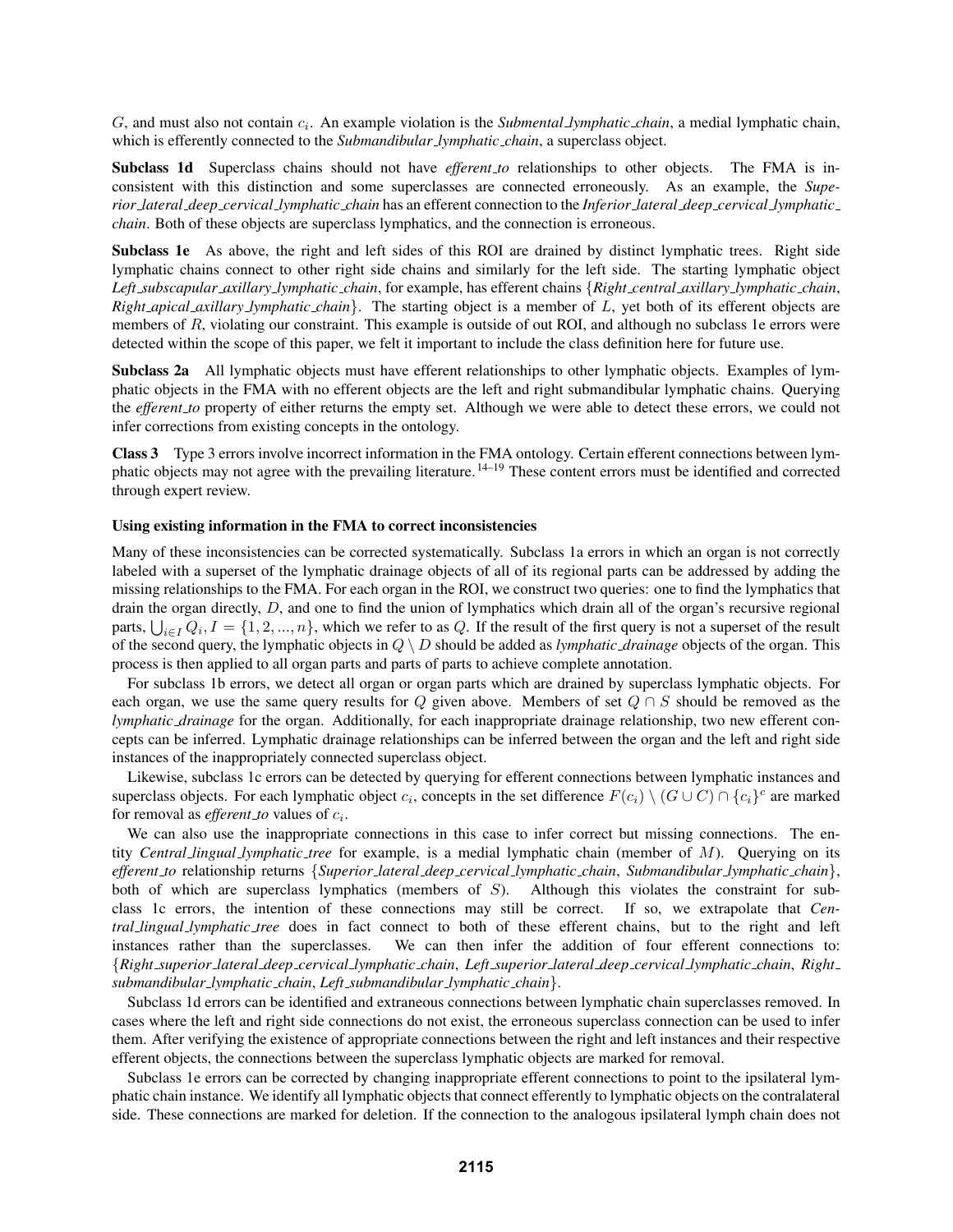

Figure 2. Illustrations of error subclasses. Edges marked with *part* indicate a regional part relationship, *l.d.* indicates lymphatic drainage, and all unmarked edges refer to *efferent to* relationships between lymphatic objects. Dotted lines refer to missing connections which should exist; lines that are crossed out refer to erroneous connections that should be removed.

already exist, a new efferent connection is added.

Subclass 2a errors cannot be addressed without input from a content expert. On occasion, the FMA harbors incorrect connections to superclasses (subclass 1c or 1d errors) that can be used to infer missing connections. In most cases though, it is impossible to conclude from existing information in the FMA how disjoint lymphatic objects should connect to the lymphatic network. This information must instead be found in the literature and propagated back into the FMA following review. Some examples of disconnected instances in the FMA are the right and left submandibular and the right and left paratrachael lymphatic chains. An existing connection in the FMA between the superclass *Submandibular lymphatic chain* and the *Jugulo-omohyoid lymphatic chain* indicates that this is the potential correct connection for the left and right instances. For the paratrachael chains, however, there is no available superclass connection from which to draw similar conclusions, and an anatomist must be consulted.

Diagrammatic representations of these error subclasses are given in Figure 2. Most errors could be detected and corrected computationally. Those errors that could not (class 3) were detected and corrected by a content expert.

#### Results

Within the upper aerodigestive tract, we extracted 106 distinct organ and organ regional parts from the FMA. There were 27 distinct lymphatic chain instances (right, left or medial) and 11 distinct superclasses of lymphatic objects in the ROI. Table 2 gives the number of inconsistencies detected for each error subclass, as well as the numbers of concepts suggested for addition and removal. These suggestions were generated first by programmatic rule evaluation and then confirmed with an expert anatomist. Counts in the table labeled with \* are based solely on expert review, and represent circumstances in which the FMA differs from anatomical literature. <sup>14–19</sup> Some suggestion counts may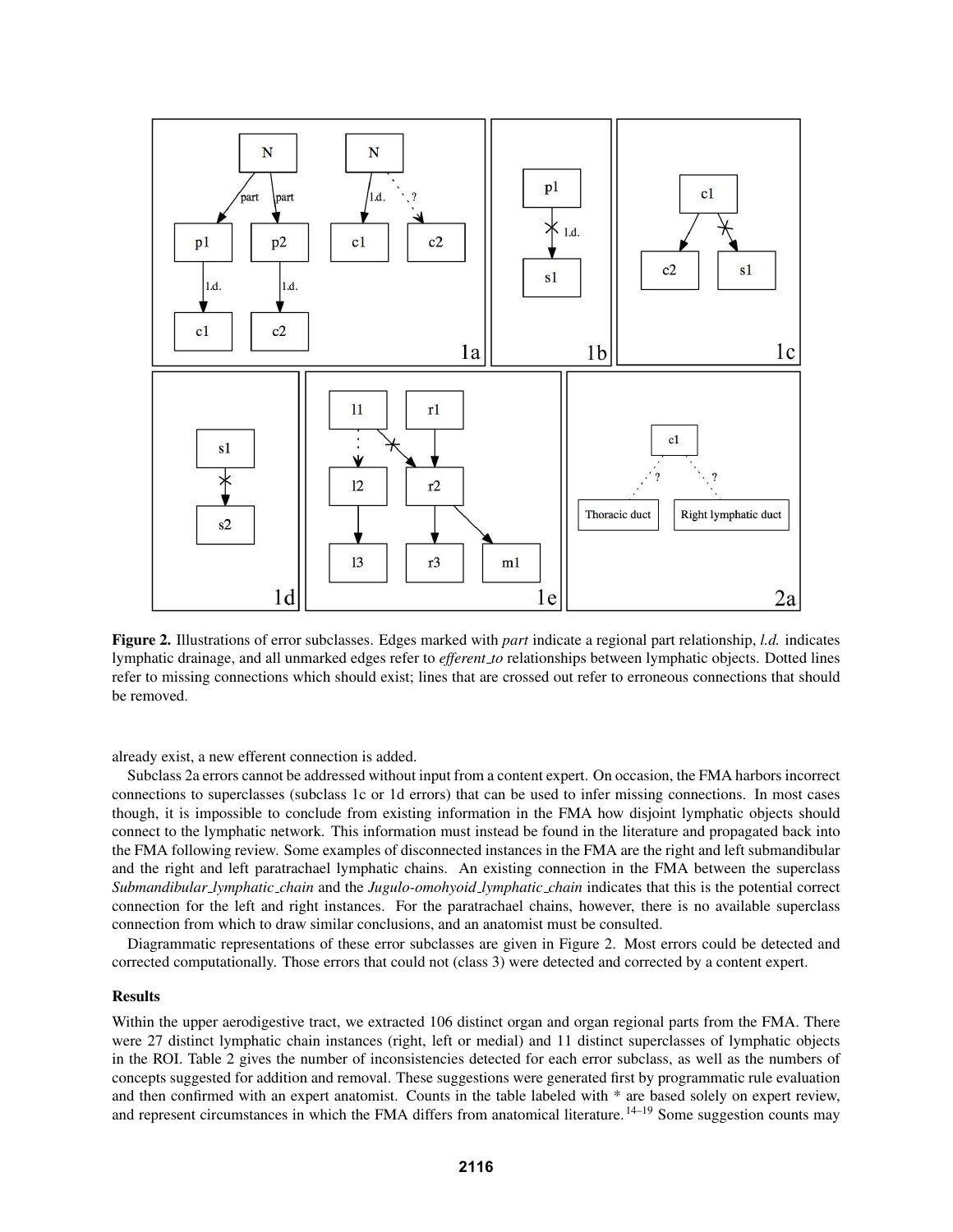disagree with the numbers implied in the Methods section, and this is either due to repetition in suggested concepts, or removal of suggestions based on expert review.

| Error class | Affects                | Objects affected | Total objects |       | Concepts to add Concepts to remove |
|-------------|------------------------|------------------|---------------|-------|------------------------------------|
| 1a          | organ (parts)          |                  | 106           | 24    |                                    |
| 1b          | organ (parts)          |                  | 106           | h     |                                    |
| 1c          | lymphatic instances    |                  | 27            | h     | O                                  |
| 1d          | lymphatic superclasses |                  |               |       |                                    |
| 1e          | lymphatic instances    |                  |               |       |                                    |
| 2a          | lymphatic instances    |                  |               | $10*$ |                                    |
| 3           | lymphatic instances    | $7*$             |               | 8*    | 4*                                 |
| All         | all entities           |                  | 144           | 62    | 23                                 |

Table 2. Error counts for each class of error in the ROI.

Prior to this round of content auditing, many lymphatics within the ROI were disconnected from the rest of the system (12 out of 27) or were connected erroneously to superclass entities (3 out of 27). Following automated inference and auditing, the number of disconnected entities drops to 4 out of 27, with no entities connected to superclass objects. Further concepts were added or removed by an anatomist, resolving class 3 errors, resulting in a final lymphatic map with no disconnected lymphatic instances. The structure and interconnectivity of the lymphatic ROI is shown in Appendix A. The network is shown in its original form (preceding any auditing) and at the completion of our review. Only right-side and medial lymphatic instances are shown for clarity. Final suggested concepts are in the process of being propagated back into the FMA.

#### **Discussion**

The FMA has been open to both changes to its underlying structure as well as content auditing. Over the past several years, it has undergone a dramatic change from a Frames-based system to an OWL representation.<sup>20,21</sup> This change did not resolve many content issues, but increased the flexibility of the ontology, allowing for easier content auditing. Several attempts have been made in this regard, all of which have led to incremental improvement. In 2009, Gu et al. detected potential incorrect relationships by studying the implicit relationship between the *is-a* statement and structural relations such as *part-of*. An object A which is part of another object B, for example, may not also be an instance of B. Entities found to violate the implicit logic of these relationships were vetted by an expert anatomist and removed or corrected in the FMA. <sup>22</sup> In the same year, Kalet et al. specifically suggested the auditing of the FMA's representation of the lymphatic system. <sup>23</sup> A study in 2012 expanded on some of these approaches by specifying and detecting "graph motifs," small sets of relationships known to be problematic. SPARQL queries were used to fetch fragments of the FMA matching these motifs, and these problem concepts were then validated or changed in the FMA.<sup>24</sup> Most recently, Luo et al. used the assumption of structural self-bisimilarity to detect potential anomalies in the FMA. They contend that certain types of relationships are expected to be symmetric on the two sides of the body, and differences in bilateral connectivity may be a strong indicator of error. <sup>25</sup>

The techniques used in this paper share similarities to some of those mentioned above. One major difference though, is that the current auditing happened in the context of model creation. The deficiencies found needed to be addressed to allow us to continue to use the FMA as a tool. Addition and removal of suggested concepts were immediately vetted not only by an anatomical expert, but through the rigor of modeling use and testing. The corrected portion of the ontology is therefore less likely to contain significant further errors.

Overall, we believe that the structure, organization and intention of the FMA is a suitable foundation upon which to build our Markov chain model of cancer metastasis. However, the prior state of the FMA was unable to support our modeling needs. In our attempts to use the FMA to populate nodes in our model, we were able to systematically review relevant parts of the anatomical representation, specifically the lymphatic system in the mucosa of the upper aerodigestive tract. The classes of errors identified through this process generated a constraint set which may apply broadly to other parts of the lymphatic tree. It is our hope to extrapolate these auditing techniques to the rest of the lymphatics and other analogous systems such as arterial-venous circulation and the peripheral nerves.

#### Limitations

The methods described above have only been used to audit a small section of the FMA ontology. It is yet unknown whether they are applicable to the rest of the lymphatic system or other analogous systems as represented in the FMA.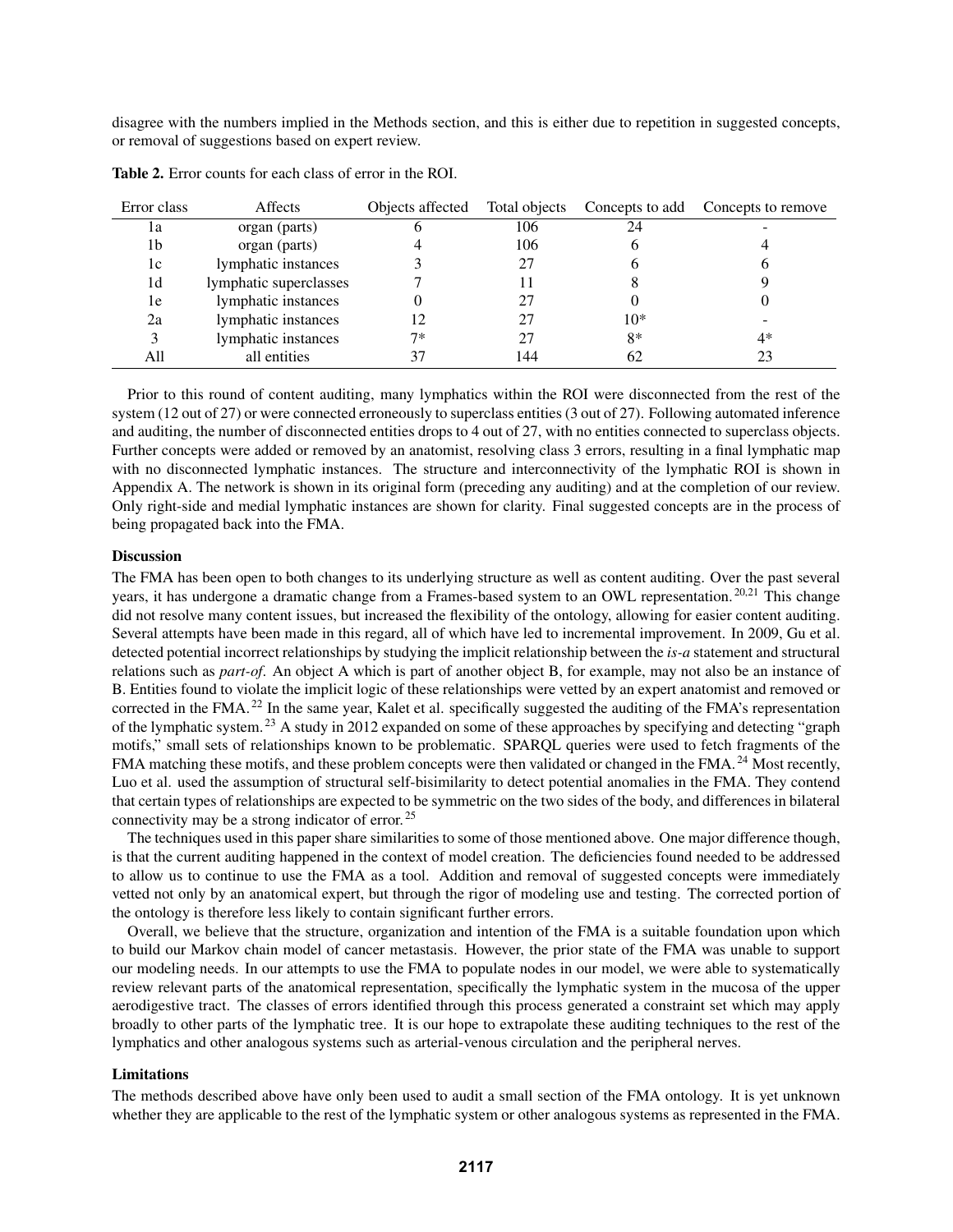For example, in the upper body, relationships between lymphatics generally show bilateral symmetry. In the abdomen and lower body, however, lymphatics drain only into the thoracic duct, and this property no longer holds. Also, the organs are asymmetric within the abdominal cavity, so there are no clear superclass and instance relationships. This more complex topology existing in the rest of the body will require not only a reevaluation of the error classes we have defined in this paper, but will likely introduce opportunities for new error definitions. Likewise, applying such methods to the arterial-venous circulatory system or the peripheral nervous system may yield an analogous but different set of constraints.

This paper focused primarily on classes of errors that can be defined and identified computationally. Some errors, although detectable, cannot be automatically corrected. These content errors benefit from automated content auditing by being discovered, but we have no way of proceeding without review by a content expert. We touched on this briefly when discussing subclass 2a errors. For these errors, we cannot infer the correct efferent connections to a disconnected lymphatic object; deductive reasoning will not suffice. We attempt to infer some possible solutions for subclass 2a errors using other pieces of information that already exist in the FMA, such as erroneous connections between superclasses. However, these inferences may not hold in all cases. Often, we cannot infer any new knowledge at all. This limitation is foreseen and expected. After all, we attempt only to detect connections which are potentially erroneous, and not to automatically generate novel content.

Likewise, errors of content, which are not logical in nature and cannot be expressed in mathematical formulae, are extremely difficult to find in an ontology the size of the FMA. Although we were able to discover and fix some of these content errors by hand, the process was laborious and would not scale well to larger subsets of the FMA. Our techniques may therefore face additional challenges when applied broadly to the FMA ontology.

Additionally, we were unable to audit certain other classes of content errors within the scope of this paper. For example, an organ may be fully annotated while none of its parts are. This is of concern when information is missing at our specified resolution, e.g., when we want to know the lymphatic drainage of an organ part, but there is no drainage information at that level in the FMA. We have yet to determine a cheap or systematic way to discover these types of ontological errors.

## **Conclusions**

Many models of biological processes are fundamentally rooted in anatomy. In order to be "anatomically correct," a model should satisfy the relational and spatial constraints imposed by human anatomy. For example, the human heart has a set of properties, such as having two atria, two ventricles and four valves, and would not be considered a proper heart if these statements were untrue, or if the relative locations of these objects were incorrect. Likewise, in building a functional model of a heart, the modeler would also want to include all of the above constituent parts and their relationships. Otherwise, there is a high probability that the model is inaccurate. Although this is an overly simple example, one could conceive of assessing the accuracy of a model by judging the correctness of its represented anatomy. A mismatch between a model and the known anatomical worldview would not necessarily invalidate the model, but would indicate potential points of improvement.

An ideal anatomical ontology would be able to fulfill these needs. The FMA, in its conception, attempts to represent human anatomy correctly and faithfully. The current state of the FMA has certain insufficiencies that increase barriers to its use, but many of these issues can be addressed through systematic content auditing. The best way to reach the correct anatomical description perhaps, is to selectively use, validate and correct subsets of the FMA ontology. Making edits in such a piecemeal way may not seem like the most efficient course of action, but what it lacks in breadth it makes up for in practicality.

#### Acknowledgements

Research reported in this publication was supported by the National Library Of Medicine of the National Institutes of Health under Award Number R21-LM012075. This study was supported in part by the National Library of Medicine (NLM) Training Grant T15LM007442. The content is solely the responsibility of the authors and does not necessarily represent the official views of the National Institutes of Health. Many thanks to Onard Mejino and the UW Structural Informatics Group for providing insight into the content and organization of the FMA.

#### References

<sup>1</sup> Foundational Model of Anatomy [Internet]. Seattle, WA: University of Washington Structural Informatics Group; [cited 2014 Dec 10]. Available from: http://sig.biostr.washington.edu/projects/fm/AboutFM.html.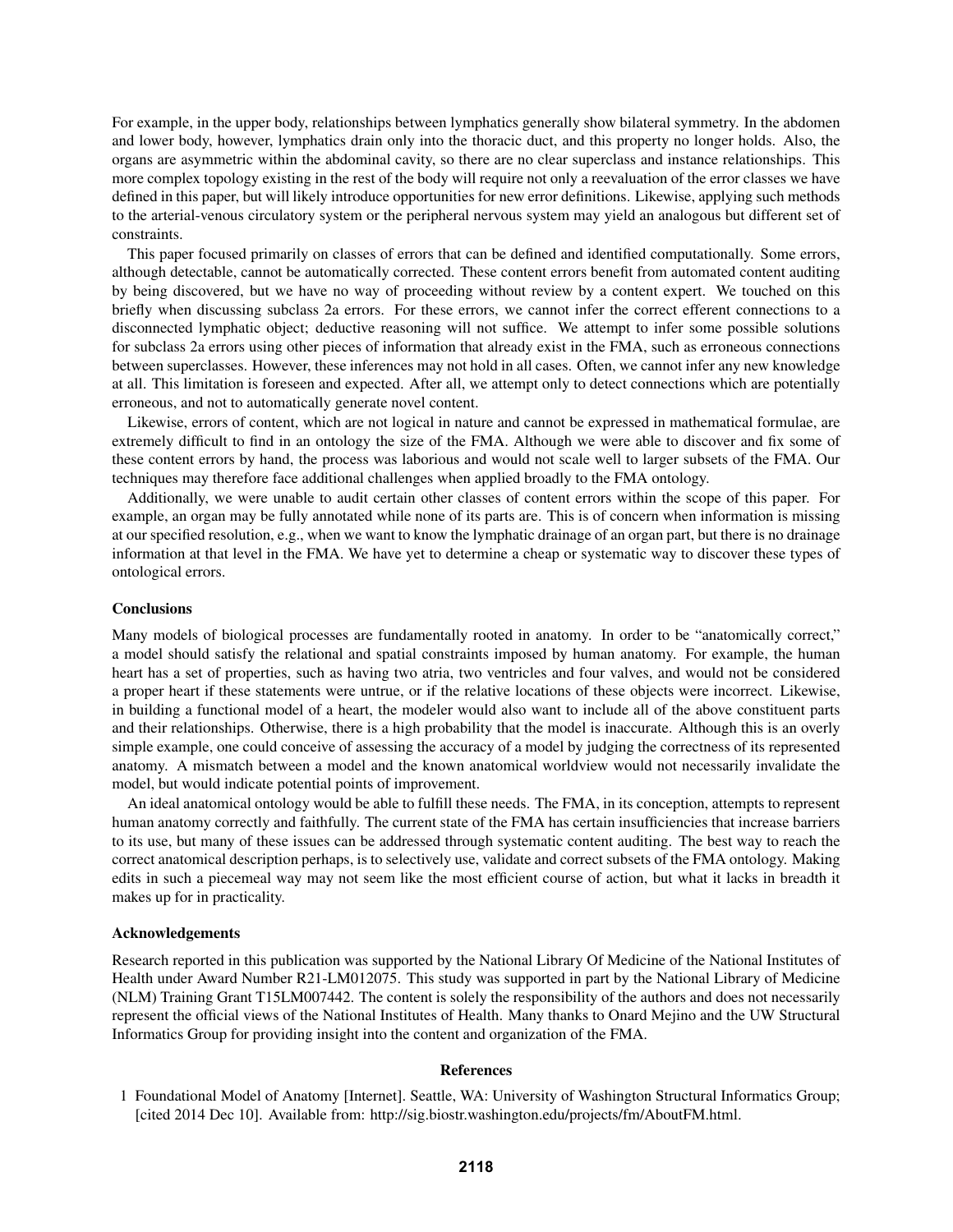- 2 Woolgar JA. Histological distribution of cervical lymph node metastases from intraoral/oropharyngeal squamous cell carcinoma. Br J Oral Maxillofac Surg. 1999;37(3):175–180.
- 3 Mukherji SK, Armao D, Joshi VM. Cervical nodal metastases in squamous cell carcinoma of the head and neck: what to expect. Head Neck. 2001;23(11):995–1005.
- 4 Hewitt M, Simone JV. Enhancing data systems to improve the quality of cancer care. Washington: National Academy Press; 2000.
- 5 Nagl S. Cancer bioinformatics: from therapy design to treatment. London: Wiley Publishers; 2006.
- 6 Preziosi L. Cancer modeling and simulation. New York: Chapman and Hall CRC; 2003.
- 7 Candela FC, Kothari K, Shah JP. Patterns of cervical node metastases from squamous carcinoma of the oropharynx and hypopharynx. Head Neck. 1990 May-Jun;12(3):197–203.
- 8 Shah JP, Candela FC, Poddar AK. The patterns of cervical lymph node metastases from squamous carcinoma of the oral cavity. Cancer. 1990 Jul 1;66(1):109–113.
- 9 Benson N, Whipple M, Kalet IJ. A Markov model approach to predicting regional tumor spread in the lymphatic system of the head and neck. AMIA Annu Symp Proc. 2006;p. 31–35.
- 10 FMA in OWL [Internet]. University of Washington Structural Informatics Group;.
- 11 Query Integrator [Internet]. Seattle, WA: University of Washington Structural Informatics Group; [cited 2015 Jan 31]. Available from: http://www.si.washington.edu/projects/qi.
- 12 Cancer Staging [Internet]. Bethesda, MD: National Cancer Institute at the National Institutes of Health; [cited 2015 Feb 25]. Available from: http://www.cancer.gov/cancertopics/factsheet/detection/staging.
- 13 Rosse C, Mejino JL. A reference ontology for bioinformatics: the foundational model of anatomy. J Biomed Inform. 2003 Dec;36:478–500.
- 14 Fisch U. Lymphography of the Cervical Lymphatic System. London: W.B. Saunders Co.; 1968.
- 15 Mayerson HS. Lymph and the Lymphatic System. Springfield: Thomas Books; 1965.
- 16 Rusznyak I. Lymphatics and Lymph Circulation. New York: Pergamon Press; 1967.
- 17 Som PM, Curtin HD, Mancuso AA. An image based classification for the cervical nodes designed as an adjunct to recent clinically based nodal classification. Arch Orolaryngol Head Neck Surg. 1999;125(4):388–396.
- 18 Robbins KT. Integrating radiological criteria into the classification of cervical lymph node disease. Arch Orolaryngol Head Neck Surg. 1999;125(4):385–387.
- 19 Teng C, Shapiro LG, Kalet IJ. Head and neck lymph node region delineation with image registration. Biomed Eng Online. 2010;9(30):1–21.
- 20 Golbreich C, Zhang S, Bodenreider O. The foundational model of anatomy in OWL: experiences and perspectives. Web Seman. 2006;4(3):181–195.
- 21 Noy NF, Rubin DL. Translating the foundational model of anatomy into OWL. Web Seman. 2008;6(2):133–136.
- 22 Gu HH, Wei D, Mejino JL, Elhanan G. Relationship auditing of the FMA ontology. J Biomed Inform. 2009 Jun;42(3):550–557.
- 23 Kalet IJ, Mejino JL, Wang V, Whipple M, Brinkley JF. Content-specific auditing of a large scale anatomy ontology. J Biomed Inform. 2009 Jun;42(3):540–549.
- 24 Zhang GQ, Luo L, Ogbuji C, Joslyn C, Mejino J, Sahoo SS. An analysis of multi-type relational interactions in FMA using graph motifs with disjointness constraints. AMIA Annu Symp Proc. 2012;p. 1060–1069.
- 25 Luo L, Mejino JL, Zhang GQ. An analysis of FMA using structural self-bisimiliarity. J Biomed Inform. 2013 Jun;46(3):497–505.